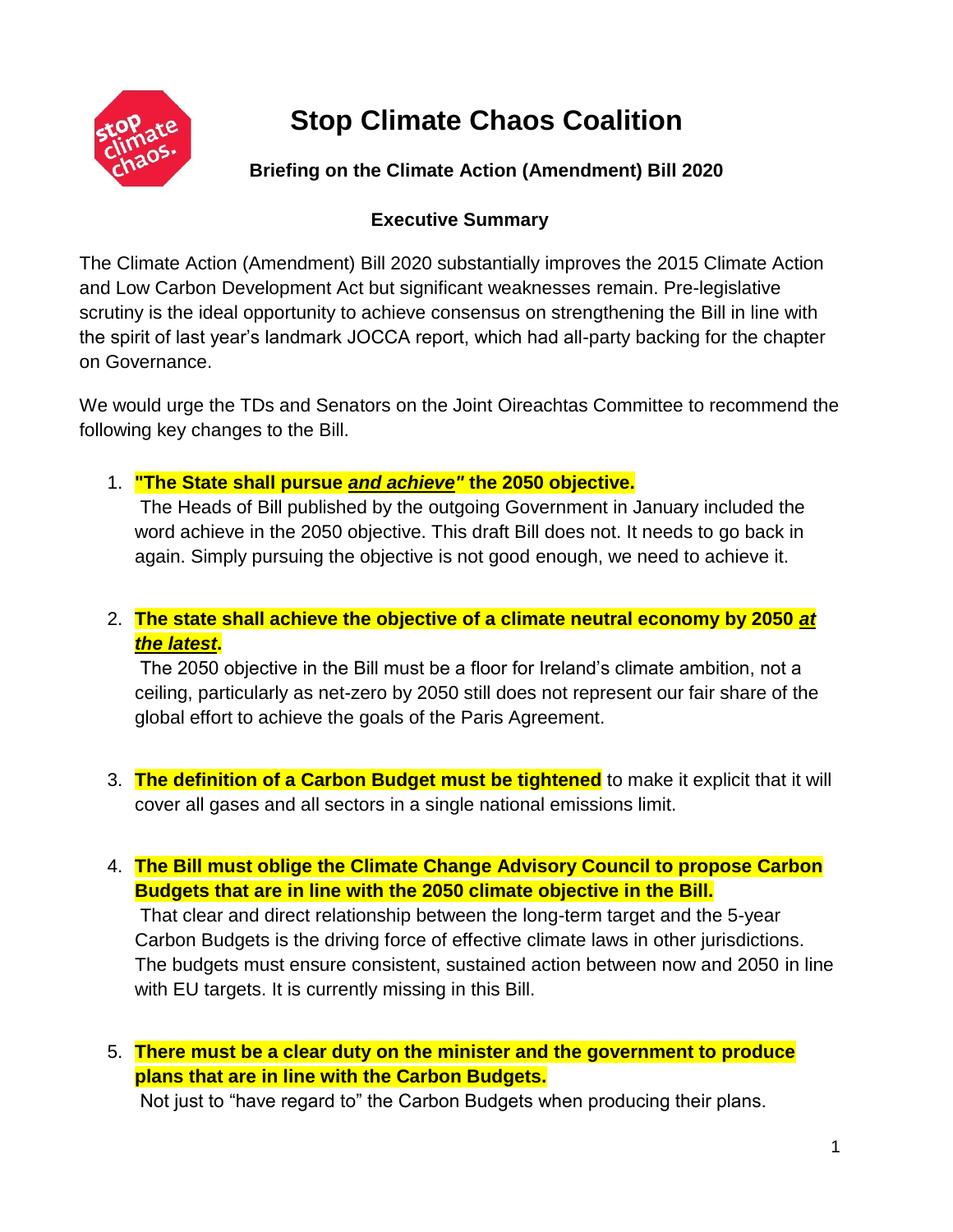#### **Introduction**

The Climate Action (Amendment) Bill 2020 substantially improves the 2015 Climate Action and Low Carbon Development Act, but significant weaknesses remain that must be addressed during the pre-legislative and legislative process.

Before the Bill was published, Stop Climate Chaos set 5 tests for the Bill to ensure that it addresses weaknesses in the 2015 Act, and in the climate governance framework:

*1.Does it put Ireland's 2050 net zero emission's target into law, and set it as the floor, not the ceiling, of our ambition?*

*2.Does it create a fully independent expert Council to advise the Government and monitor progress?*

*3.Does it mandate the Government to propose 5-year pollution limits or carbon budgets that will be legally binding once adopted by the Dáil?*

*4.Will the 5-year pollution limits include all greenhouses gasses and all sectors of the economy?*

## *5. Does the Bill provide for robust Ministerial accountability to the Oireachtas for keeping within the legally binding pollution limits?*

Below we select some key areas where we believe changes to the Bill are necessary to meet those tests, and we propose some amendments to that effect. The precise wording of any amendments may vary based on legal advice; these suggestions are presented here to illustrate the key changes needed for an effective Bill, which we hope the Joint Oireachtas Committee will recommend in its pre-legislative scrutiny report.

## **1. There must be a duty to** *achieve,* **not just pursue climate neutrality. And by 2050** *at the latest.*

It is very welcome to see the introduction of a numerical target (net zero) for climate neutrality by 2050 as set out in the Programme for Government. However, we are concerned that the wording does not clearly specify that early action is required if Ireland is to contribute to the goal of keeping global warming below 1.5 degrees. The climate neutrality objective must be linked to the trajectory of emissions that is consistent with Ireland's fair share of the Paris Agreement-aligned global carbon budget. Furthermore, the obligation on the State *to achieve,* not merely pursue the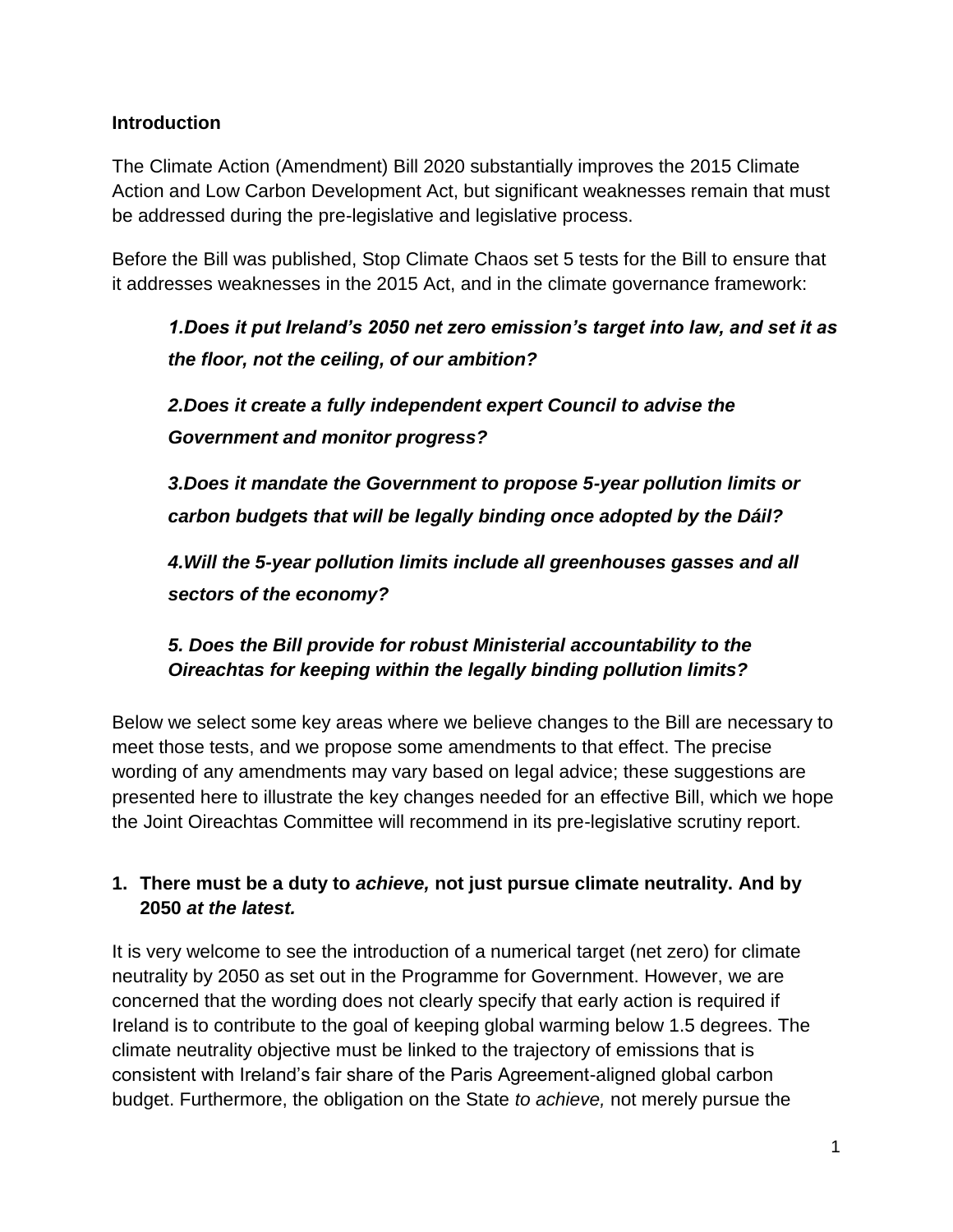target of climate neutrality should be made more explicit. Section 3 of the draft Bill reads as follows:

3**.** (1) The State shall pursue the transition to a climate resilient and climate neutral economy by the end of the year 2050 (in this Act referred to as the 'national 2050 climate objective').

The previous, outline draft of this Bill, published on 6 Jan 2020, included the word *achieve.* The word achieve has been dropped from the draft published on 7 October. It must be reinserted. Moreover, climate neutrality by 2050 must be the legal floor for our ambition not the ceiling since net zero emissions in 2050 still does not represent our fair share of the effort to achieve the temperature goal of the Paris Agreement. Therefore, the words "at the latest" must be inserted into the Bill.

In addition, the language in the 2015 Act that defined the National Transition Objective under section 3.(1) includes a reference to 'environmentally sustainable' which we think should be retained. We recommend amending section 3.(1) of the draft Bill as follows:

*3.(1) The State shall pursue and achieve the transition to an environmentally sustainable and climate neutral economy by the end of the year 2050 at the latest (in this Act referred to as the 'national 2050 climate objective').*

We also recommend that the Bill be revised to ensure that the net zero climate objective is linked to a cumulative carbon budget that is consistent with Ireland's fair share of the global mitigation effort. It is important that the Bill does not create a situation where the carbon budgets are 'free floating' elements disjointed from the cumulative budget implied by net zero in 2050 or earlier. We recommend inclusion of a definition of a 'fair and safe emissions budget' following the Scotland example (see section 2B. of Scotland Act 2009).

We also urge the committee to ensure that the revised Bill creates an unambiguous and explicit duty on the government to adopt carbon budgets that are consistent, at a minimum, with the climate neutrality target as well as the commitment in the Programme for Government for a 51% reduction in greenhouse gas emissions by 2030. This means setting a legally binding target for 2030, and strengthening the existing requirement for the carbon budgets to reflect national climate policy and the obligation on the State to ratchet up climate ambition over time.

## **2. Strengthening language and definitions**

The definition of a carbon budget in the draft Bill is vague. It defines a carbon budget as meaning,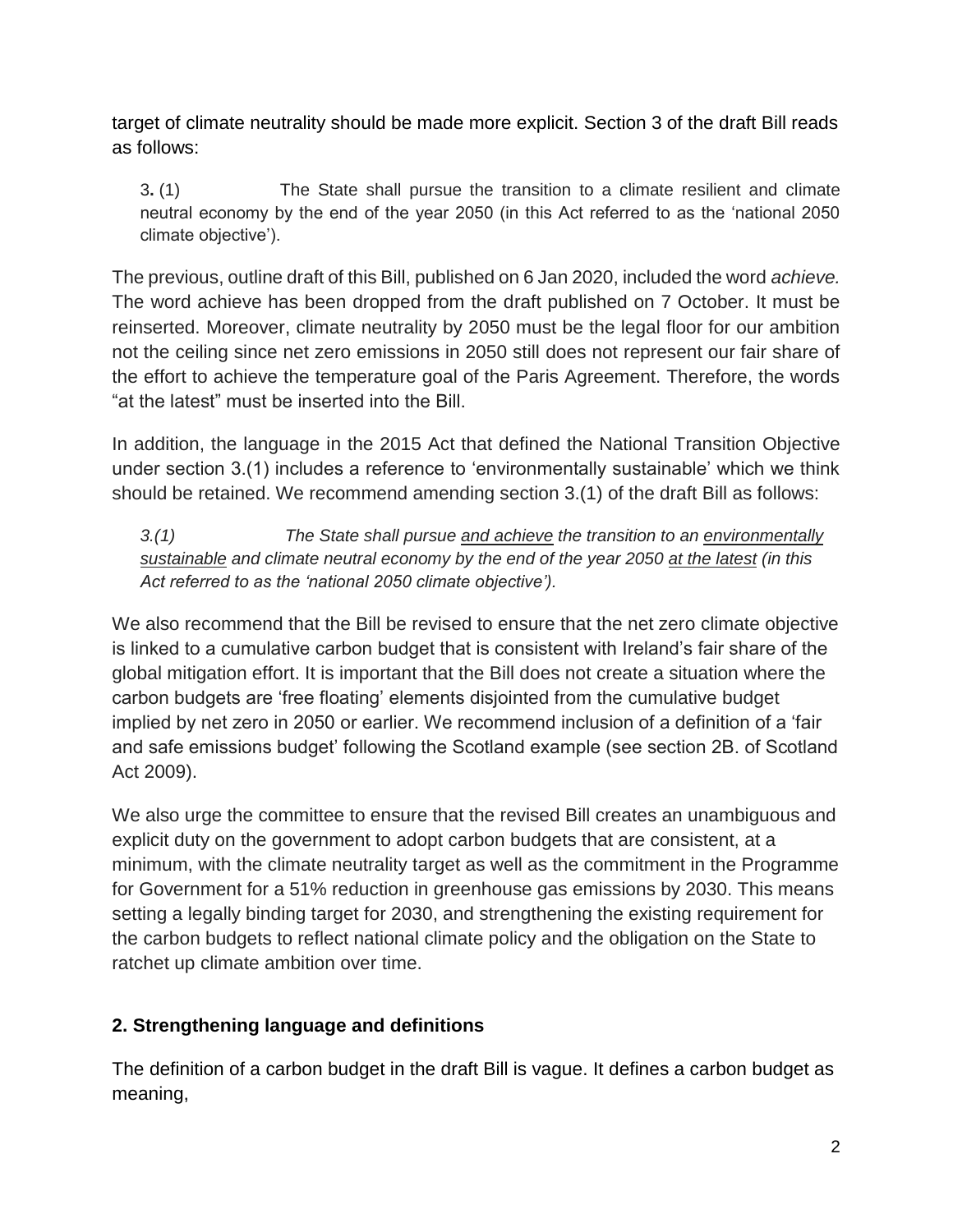'*in relation to one or more greenhouse gases*, the total amount of greenhouse gas emissions that are permitted during the budget period' (emphasis added).

This definition implies that the carbon budget does not have to include all 6 greenhouse gases that Ireland is required to report under the UNFCCC Kyoto Protocol. It is not clear whether the discretion to exclude a gas or gases lies with the Minister or with the Climate Change Advisory Council (CCAC). Nor is there any requirement on either the Minister or the Council to explain or justify the exclusion of any gas or gases.

This definition should be amended to reflect the wording in the original heads of Bill published last January to read:

*'Carbon budget' means the total amount of permissible greenhouse gas emissions which can be emitted during a 5-year period and calculated on an economy-wide basis.*

In this definition, 'permissible' means the lawful amount of all six UNFCCC greenhouse gases that can be emitted during a budget period.

In addition, the Committee should closely scrutinize the references in the Bill to 'may' as opposed to 'shall' which give a great deal of Ministerial discretion, and which may ultimately be used as justifications for policy failures or failure to achieve targets, or even to evade accountability to the Oireachtas or in the courts. Language such as 'have regard to' or 'take account of' does not impose a clear obligation on the duty-holder to do more than consider or weigh up various criteria, rather than adhere to them. Similarly, language stating that the national actions plans or carbon budgets must be consistent with the targets set by the Bill 'in the Government's opinion' leaves far too much discretion, and weakens the crucial link between the emissions reduction plans and the targets. Such terminology should be avoided and replaced where possible with clear unambiguous duties linked to a range of criteria that can be objectively assessed.

Wherever possible, obligations on the Minister or the Government should be made explicit as is the case in the UK Climate Change Act 2008 under sections 1 and 13 - see below:

#### **Sec. 1 The target for 2050**

(1) It is the duty of the Secretary of State to ensure that the net UK carbon account for the year 2050 is at least 80% lower than the 1990 baseline.

#### **Sec. 13 Duty to prepare proposals and policies for meeting carbon budgets**

(1) The Secretary of State must prepare such proposals and policies as the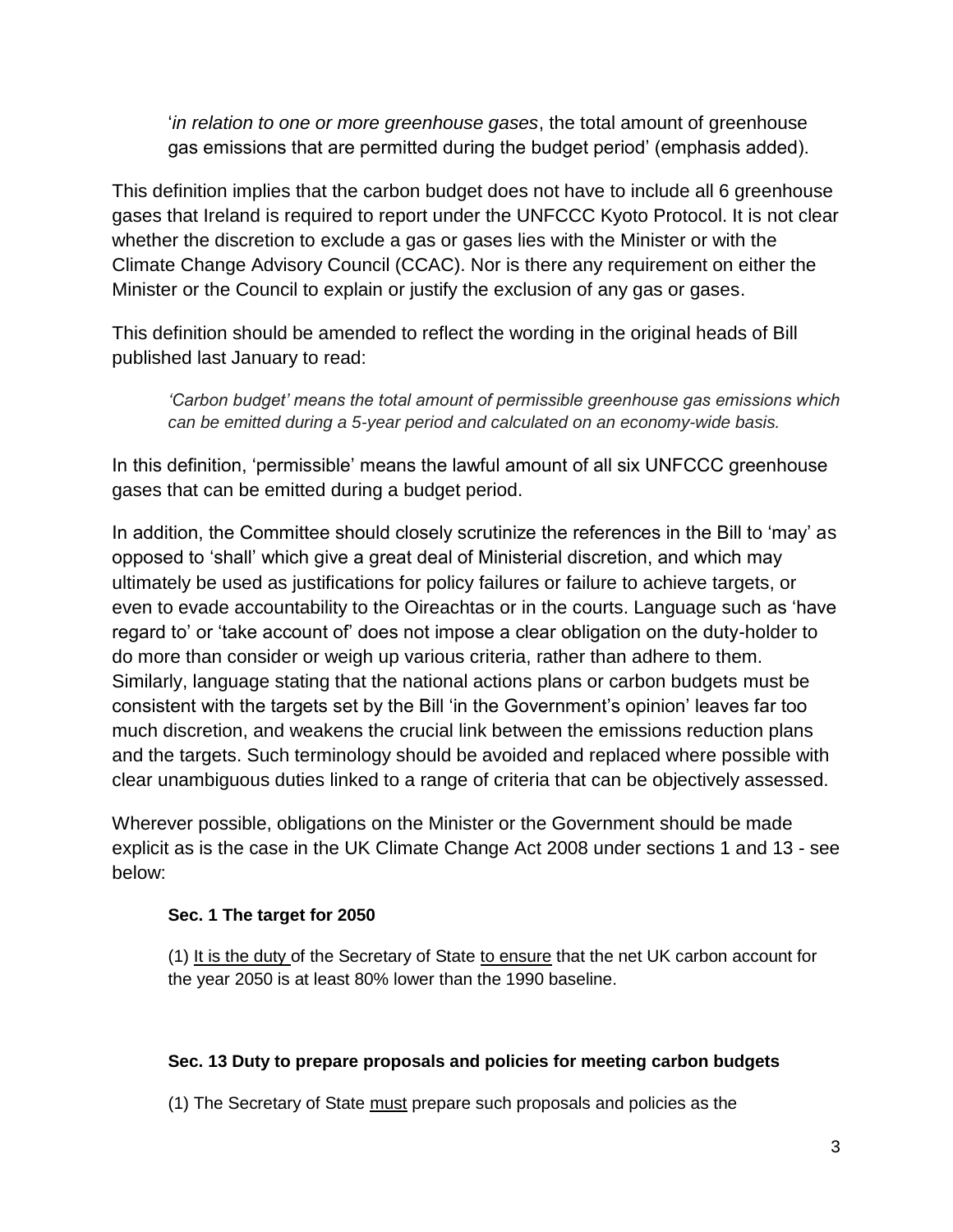Secretary of State considers will enable the carbon budgets that have been set under this Act to be met.

(2) The proposals and policies must be prepared with a view to meeting—

(a) the target in section 1 (the target for 2050), and

(b) any target set under section 5(1)(c) (power to set targets for later years).

(3) The proposals and policies, taken as a whole, must be such as to contribute to sustainable development.

(4) In preparing the proposals and policies, the Secretary of State may take into account the proposals and policies the Secretary of State considers may be prepared by other national authorities.

A further phrase that creates unnecessary ambiguity and which appears to be designed to avoid justiciability is the reference to 'in the opinion of the Minister'. We think this should be removed and any discretion over policy ambition should be clearly defined and subject to criteria as suggested in our section 6 below (sustained policy commitment in line with the science).

## **3. Create an obligation on the Minister to achieve the target and adhere to carbon budgets**

The draft Bill does not make the achievement of the 2050 objective an explicit duty of the Minister or Government. We recommend that the Bill include a requirement that the Minister(s) shall ensure that the net accounting emissions do not exceed the emissions/ carbon budget for the relevant emissions budget period.

The draft Bill states

3.(3) For the purposes of performing their functions under sections 4, 5 and 6 the Minister and the Government *shall have regard to* the following matters:

The language in this section could be strengthened by amending it to clarify the duty of the Minister to adhere to the carbon budgets so that when preparing a plan or framework under sections 4, 5 and 6 for approval, the Minister and the Government are required to perform their functions in a manner consistent with the carbon budget and decarbonisation target range in operation.

It is clear from case law in the planning and environmental arenas that 'have regard to' does not require compliance and gives a great deal of discretion to the Minister. This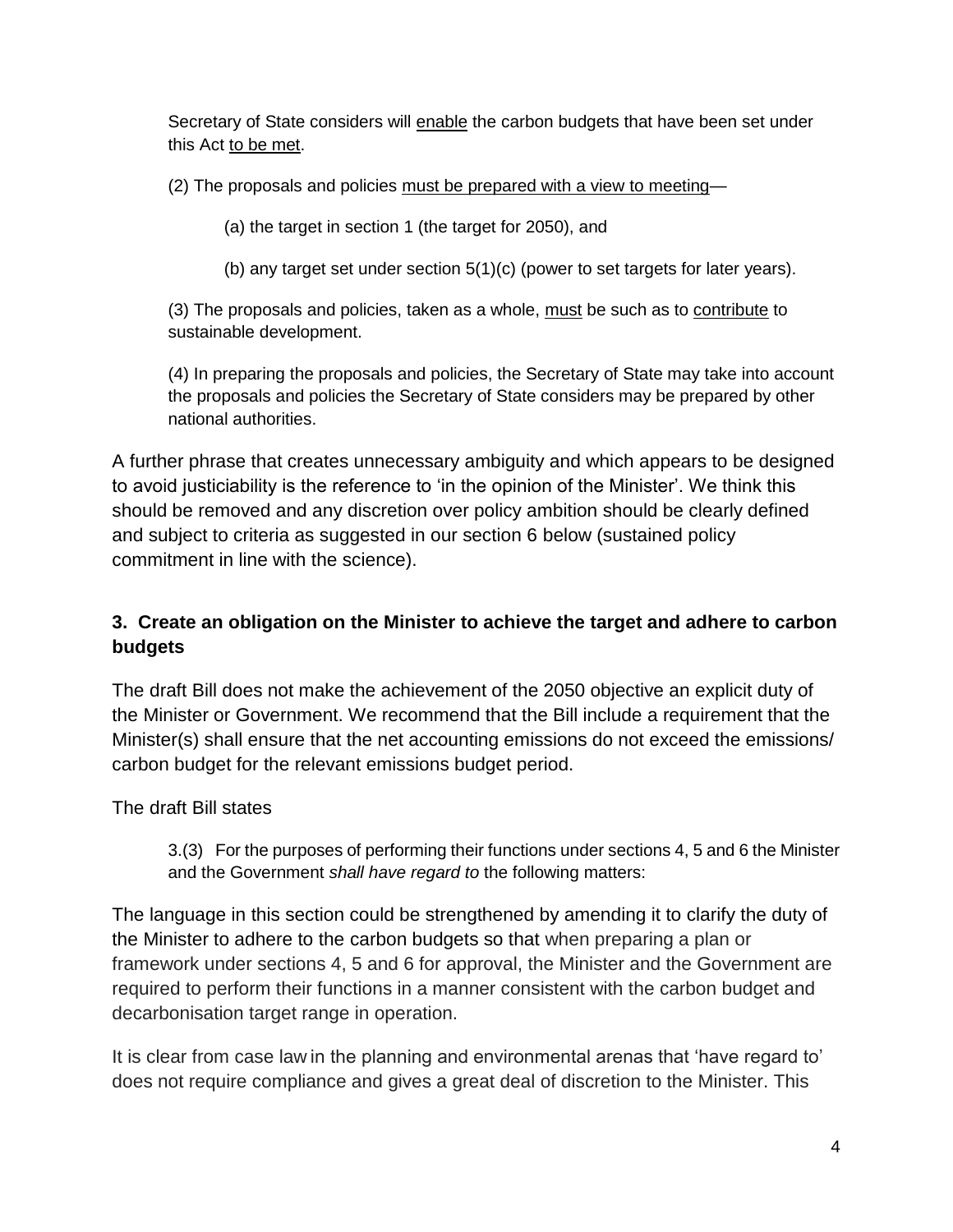language must be strengthened to impose clear, unambiguous *ex ante* duties on the Minister and Government as is the case in the UK and Scotland Climate Change Acts.

It is concerning that that section 6D (4), covering the revision of carbon budgets, could permit the Minister to 'borrow' extra emissions reductions achieved in one period, and carry them forward into the subsequent carbon budget period. Given that net zero emissions by 2050 still doesn't represent Ireland's fair share of the effort to achieve the temperature goal of the Paris Agreement, and as such reflects the legal floor of our ambition and not the ceiling, any emissions reductions achieved ahead of this trajectory should be welcomed and 'banked', and not used as a credit to reduce our ambition in the years that follow.

## **4. Climate Change Advisory Council membership and voting rights**

We recommend that references to Teagasc and Met Éireann in section 7.(1)(a)-(c) are deleted – it is not appropriate that these state bodies should have full membership of the Council and there is a danger that representation by these state bodies will undermine the intended independence of the Council. The Committee should consider whether it is appropriate for the EPA or any state body to have voting rights on the Council.

## **5. Limit on the use of offshore mitigation**

The Bill should specify a limit to the reductions sourced from overseas by the Government to meet emissions budgets, and only as a last resort and not as a first choice. The Climate Action Council should be mandated under section 9 to set a limit on the number of reductions sourced from overseas that can be purchased and include reasons for this limit. This should place primary reliance on reducing emissions at home, while retaining flexibility to manage the uncertainty of making long-term projections. This may require the introduction of a new definition of 'offshore mitigation' in the definitions section and an additional subsection under section 3.(3):

"offshore mitigation" means emissions reductions and removals, or allowances from emissions trading schemes –

(a) that originate from outside the State,

(b) that are expressed as a quantity of carbon dioxide equivalent,

(c) that are robustly accounted for to ensure that, among other things, double counting is avoided, and that either –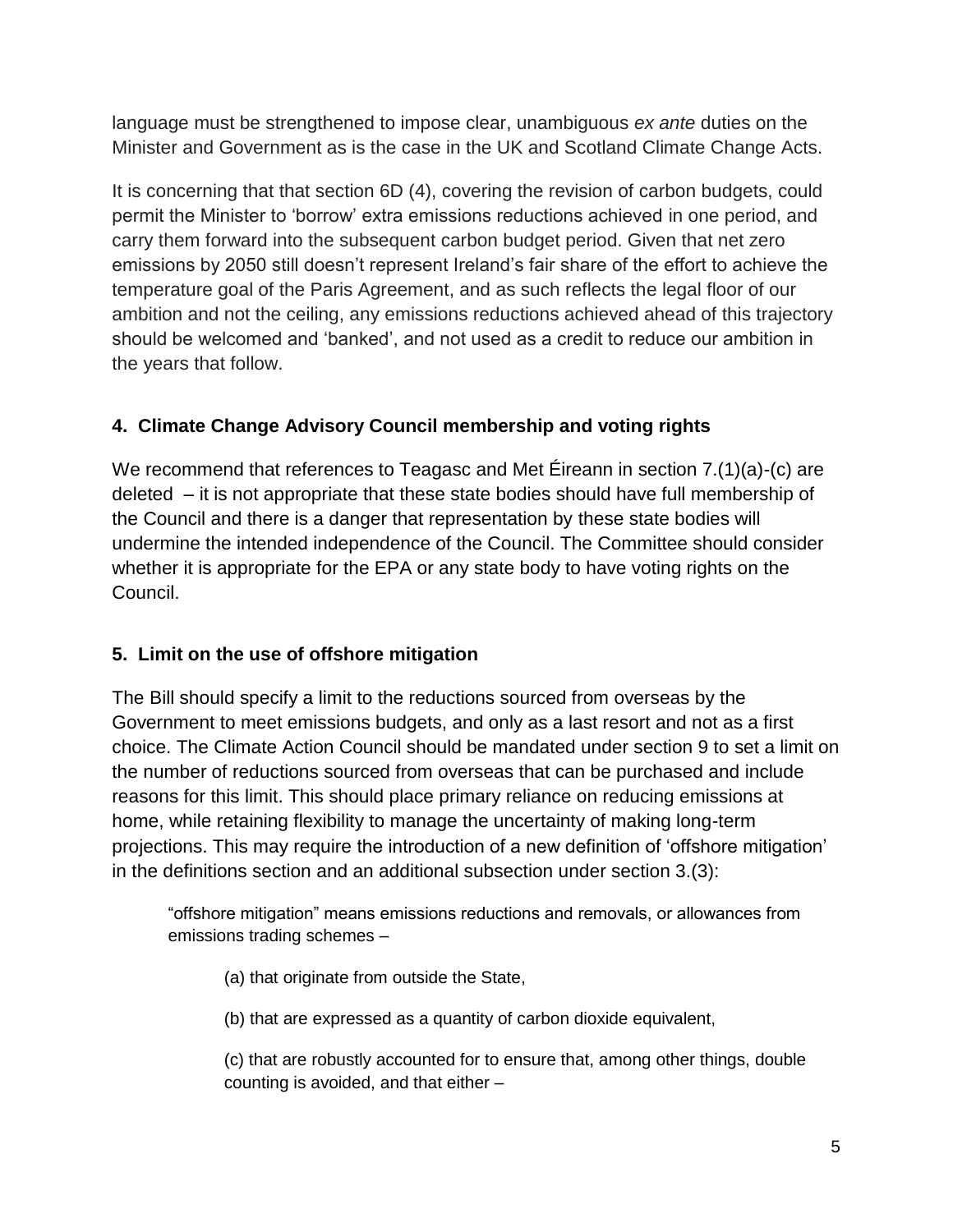(e) represent an actual additional, measurable, and verifiable reductions or removal of an amount of carbon dioxide equivalent, or

(f) are a verified, traceable emissions trading scheme allowance that triggers the reductions of carbon dioxide equivalent;

(g) adhere to human rights principles, especially the principle of free and prior informed consent.

The Committee should also consider what treatment is appropriate for emissions from the aviation and shipping sectors which are not mentioned at all in the draft Bill.

### **6. Sustained policy commitment in line with science**

Section 6 of the Act is to be amended to make provision for the adoption of carbon budgets that are proposed in the first instance by the Climate Change Advisory Council. However, these are not explicitly required to be consistent with the trajectory of emissions reductions that would align Ireland with commitments under the Paris Agreement, or the achievement of the climate neutrality objective. This is a crucial flaw that must be addressed for the Bill to be effective.

It should be clear from the Bill that the first and second carbon budgets shall jointly correspond to the Programme for Government commitment to reducing emissions by 51% by 2030. This is equivalent to setting an interim target for 2030 which is common practice in the climate laws of other similar jurisdictions. Equally, the bill could make clear that Ireland's 2030 EU target is binding in national law.

We suggest that the Committee consider changes along the lines of the following:

6A. (4) The Advisory Council shall prepare and submit a proposed carbon budget programme consistent with the national climate objective and Ireland's 2030 EU target, to the Minister as soon as may be after the commencement of this section.

We also recommend that the Council be required to review the adequacy of the 2050 target in 2021 to reflect Ireland's fair share of the 1.5° C temperature goal in the Paris Agreement, and on the basis of any relevant scientific reports, changes to EU law, or at the request of the Minister. The Council should also be required to recommend a change to the carbon budget programme if it is satisfied that there has been a significant change in a specified factor, including an increase in the EU-wide 2030 target, that will require a change to the target or budget programme.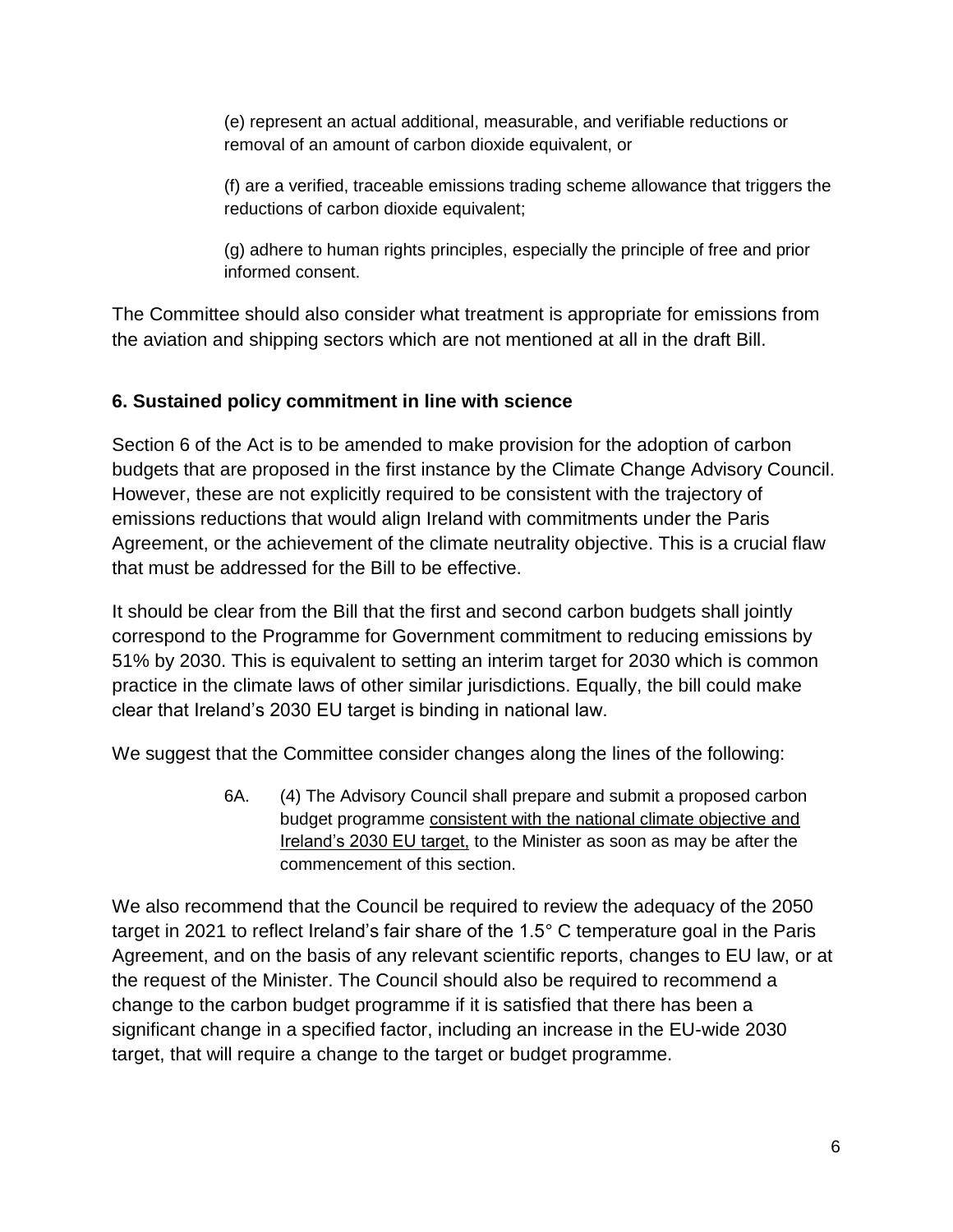Amendments or revisions to the budget must only be considered because of scientific evidence or drastic changes to economic outlook, not sectoral lobbying. These factors are set out in section 6.B (6) (a) and (b) but these subsections do not specify that the relevant scientific advice should be based on the published reports of the IPCC. We suggest the following amendments therefore:

- (6) For the purpose of performing its functions under subsections (4) and (5), the Advisory Council shall have regard to -
	- (a) relevant scientific advice, including the reports of the Intergovernmental Panel on Climate Change, and
	- (b) UNFCCC guidance and standards on the reporting of greenhouse gas emissions and removal.

A more detailed list of criteria could include the following:

The Government may vary or revise a plan approved by them under [this section] only if  $-$ 

(a) significant change has occurred, or is likely to occur, since the commencement of the Climate Act 2020, to one or more of the following, as they relate to climate change:

- (i) global action,
- (ii) scientific understanding of climate change,
- (iii) the State's obligations under relevant international agreements,
- (iv) technological developments,
- (v) distributional impacts and the risk of fuel poverty,
- (vi) equity implications (including intergenerational equity),
- (vii) the principal risks and uncertainties associated with emissions

reductions and removals, or

(viii) social, cultural, environmental and ecological circumstances, including risks to biodiversity, and

(b) the [Climate] Council is satisfied that the change justifies the variation or revision to a carbon budget programme or climate neutrality objective.

We are concerned that the various plans that the Minister is obliged to prepare under the Bill (a Long Term Strategy, Climate Action Plan with annual updates, and sectoral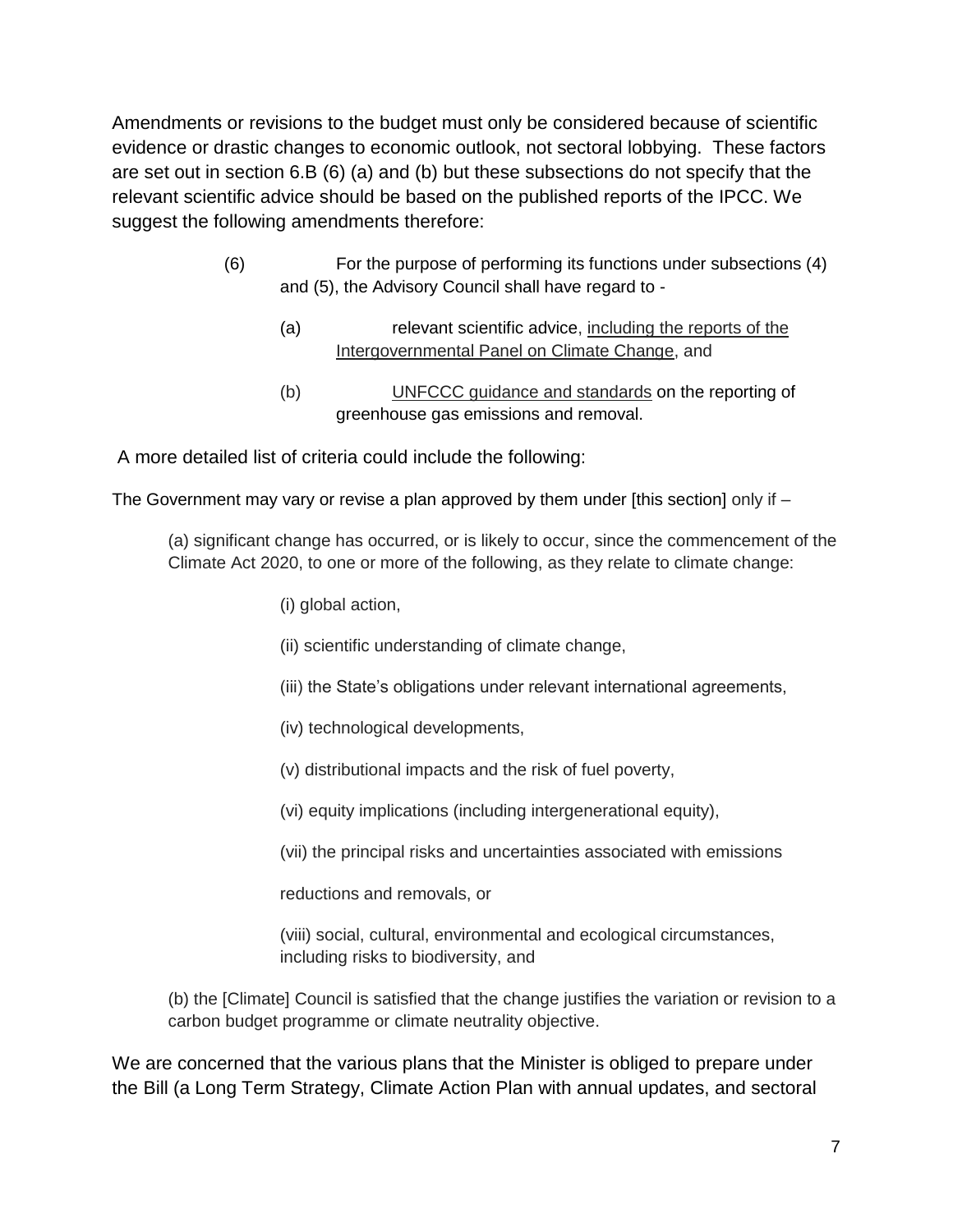plans/decarbonisation target ranges) are disjointed and not required by the draft Bill to comply with the carbon budget programme, which in turn may not even be consistent with the 2050 objective. We recommend tightening up the language in section 4. so that all plans and policies must be consistent with the cumulative budget represented by the 2050 objective, along with the carbon budget programme. It is not sufficient that Ministers should merely 'have regard to' the 2050 target or the carbon budgets.

There is currently no compliance mechanism in the draft Bill. In the event of failure to meet a carbon budget or budget programme, the Minister should be required to explain to the Oireachtas how this 'carbon debt' will be rebalanced, as is provided for in the UK Climate Change Act (S.18 and S.19). Additionally, we recommend that provision be made in the Bill for compliance costs should they arise should be allocated to the relevant Department's vote.

## **7. Just Transition**

The Bill creates a long list of criteria under section 3.(3) that the Minister and Council shall have regard to when devising budgets and plans under the Act. Some of these pertain to the carbon budgets and the longer list of 25 relates to the drafting of plans and policies. However, there is an over-emphasis on economic criteria, quite a lot of duplication, the inclusion of an incorrect reference to the IPCC SR15 report, and no mention of a 'Just Transition'.

#### We recommend **deleting**

- $3. (3)$  (i): duplication with  $(e)$
- (l): duplication with (e)
- (n): covered by (m)

(y): this is a misleading reference to the IPCC SR15 which is not about biogenic methane but makes a clear reference to the need for urgent and steep reductions in short-lived greenhouse gases.

## We also recommend **including** in section 3.(3)

(c) Climate justice and the equitable distribution of climate mitigation duties based on differentiated responsibilities and respective capabilities

Also

(i) Distributional impacts and the risk of fuel poverty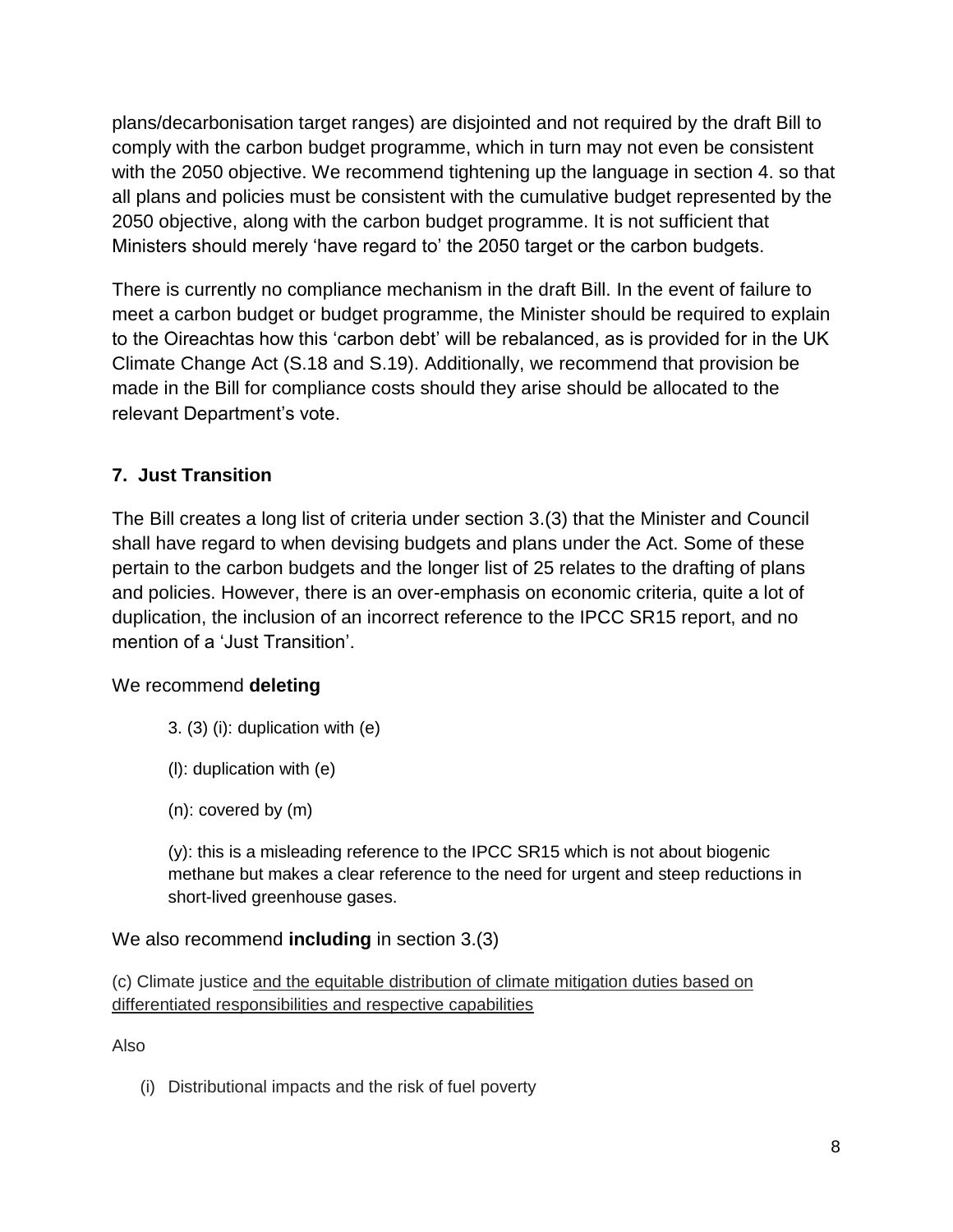- (ii) Equity implications (including intergenerational equity)
- (iii) The principal risks and uncertainties associated with emissions reductions and removals

(iv) social, cultural, environmental and ecological circumstances, including risks to biodiversity

(v) The need for a just transition for the workers and communities most impacted by the move to a climate neutral economy.

In preparing its recommendations, we believe that the Committee should consider the role of the CCAC in advocating a Just Transition in its policy recommendations to the Government, alongside the development of carbon budgets. This may include for example an obligation on the Council to consider the Just Transition Commissioner's opinion and advice, and consultation with relevant stakeholders, workers and communities. The Council should also be required to consider social justice and the need for a Just Transition in any advice it gives and during the preparation of carbon budgets. The current language in section 3. (3) omits any reference to fuel poverty or the need for climate policies to be socially just and equitable across generations.

## **8. Duties of public bodies**

The following amendments should be considered:

- Public bodies should be required not merely to have regard to 2050 and carbon budgets, but to perform their functions in a manner consistent with such targets and associated carbon budgets.
- Public bodies should be required to perform their functions in a manner that respects national and international commitments for the conservation and sustainable use of biodiversity.
- An Oireachtas standing committee on climate change should be tasked with holding not only Government Departments, but also public bodies, to account for their operations and response to targets.
- The Bill should introduce transparent reporting requirements on public bodies in line with relevant Scottish legislation, including a remit for the Minister to assess and issue directions regarding such reports, and that public bodies must comply with such Ministerial directions. These reports should also demonstrate how governance and management arrangements deliver on climate responsibilities.